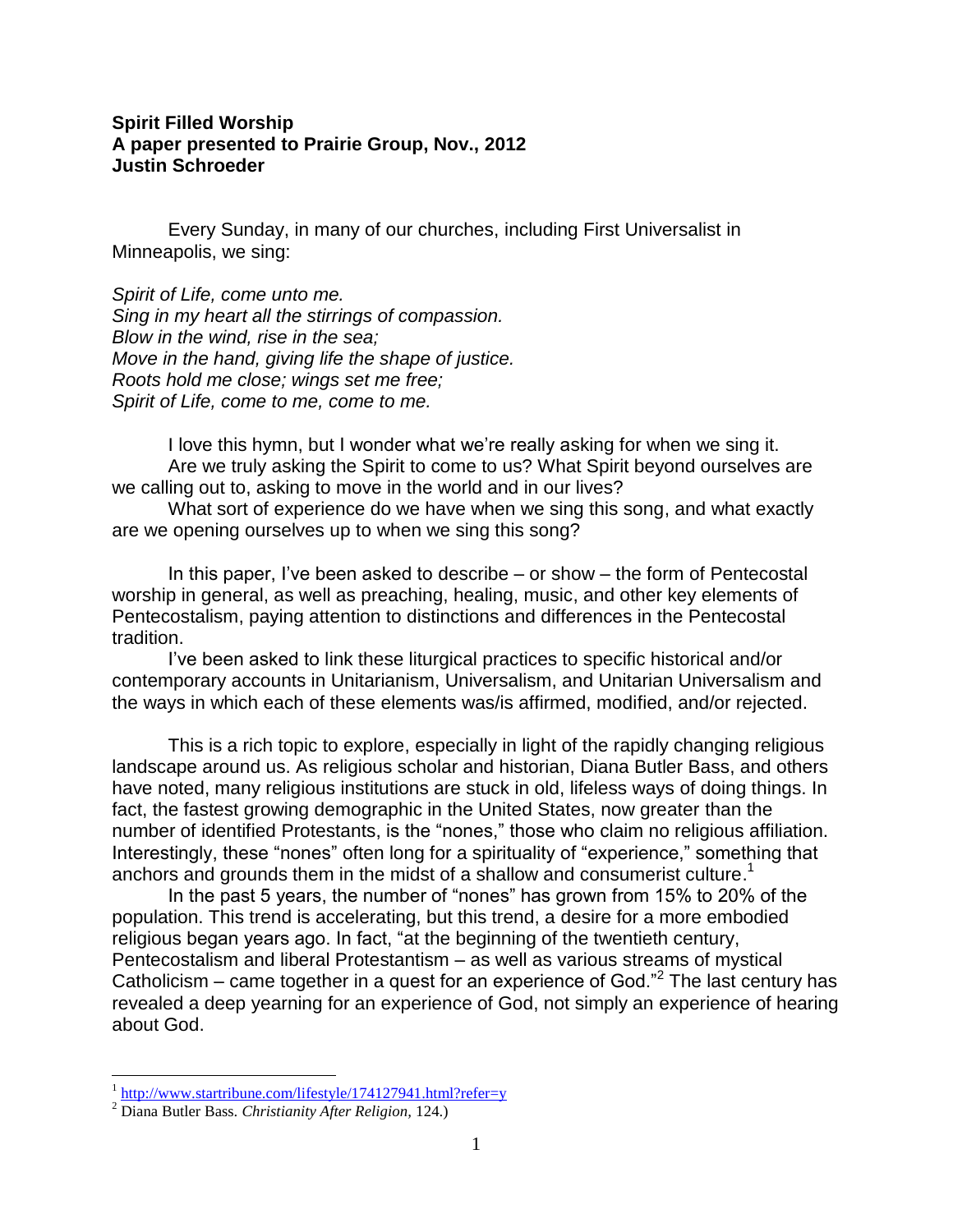This distinction is critical. As the authors of the book, *Liberating Hope* point out, "The future progressive church [will] understand that people are no longer seeking information about God or the Bible. They are seeking experiences *of* God both in community and in their daily life."<sup>3</sup>

This quest for an "experience of God" has essentially turned denominational and institutional loyalty into a thing of the past. The "none's," as well as many others, are interested in an encounter with the Holy, an encounter with the Spirit of Life, an encounter with the Holy Spirit, but this experience is less and less likely to be found in a mainline church. In short, many are looking for a way to commune with God, whether that is through Spirit filled worship, a spiritual practice, or being part of a practicing, service oriented, faith community, "moving them from meaningless doing to holistic being." 4

As the old forms and practices of faith have become dead, dull, and irrelevant to millions and millions of people, a deep hunger for meaning and connection remain. It is out of this context that Pentecostalism has grown and thrived.

### **Goal of this Paper**

In this paper, I will explore the ways that Pentecostalism appears to be meeting the needs of those who long for an experience of God. This paper is informed by the required reading as well an extended conversation with our colleague, the Rev. David Breedan, who serves the Minnesota Valley UU Church in Bloomington. David was raised Pentecostal, and I found his insights and experiences particularly helpful.

#### **Pentecostal Worship: The Practices of Spirit Filled Worship**

**Background:** As a religious movement, Pentecostalism began in April 1906, at the Azuza Street Revival, in Los Angeles.<sup>5</sup> According to **Edith Blumhofer, the revival** was characterized by ecstatic spiritual experiences, inter-racial mingling, [miracles,](http://en.wikipedia.org/wiki/Miracles) dramatic worship services, and [speaking in tongues.](http://en.wikipedia.org/wiki/Glossolalia) 6

Pentecostalism was (and is) a renewal movement within [Christianity](http://en.wikipedia.org/wiki/Christianity) with a focus on a direct personal experience of [God](http://en.wikipedia.org/wiki/God_in_Christianity) through the [baptism with the Holy Spirit.](http://en.wikipedia.org/wiki/Baptism_with_the_Holy_Spirit) The term Pentecostal is derived from [Pentecost,](http://en.wikipedia.org/wiki/Pentecost) the [Greek](http://en.wikipedia.org/wiki/Greek_language) name for the Jewish [Feast of](http://en.wikipedia.org/wiki/Feast_of_Weeks)  [Weeks.](http://en.wikipedia.org/wiki/Feast_of_Weeks) For Christians, this event commemorates the descent of the [Holy Spirit](http://en.wikipedia.org/wiki/Holy_Spirit_(Christianity)) upon the followers of [Jesus Christ,](http://en.wikipedia.org/wiki/Jesus_Christ) as described in the [Book of Acts.](http://en.wikipedia.org/wiki/Book_of_Acts) Those baptized by the Holy Spirit live a Spirit filled and empowered life, and demonstrate such spiritual gifts as [speaking in tongues](http://en.wikipedia.org/wiki/Speaking_in_tongues) and [divine healing.](http://en.wikipedia.org/wiki/Divine_healing)<sup>7</sup>

Women were vital to the early Pentecostal movement and engaged in leadership and activities traditionally denied them. Additionally, the first generation of Pentecostal believers faced immense criticism and ostracism from other Christians.

<sup>3</sup> Piazza and Trimble. *Liberating Hop*e, p. 27.

<sup>4</sup> Ibid. 16

 $<sup>5</sup>$  It should be noted that there are a number of contending stories about the birth place of Pentecostalism.</sup>

<sup>&</sup>lt;sup>6</sup> <http://www.religion-online.org/showarticle.asp?title=3321>

<sup>&</sup>lt;sup>7</sup> <http://en.wikipedia.org/wiki/Pentecostalism>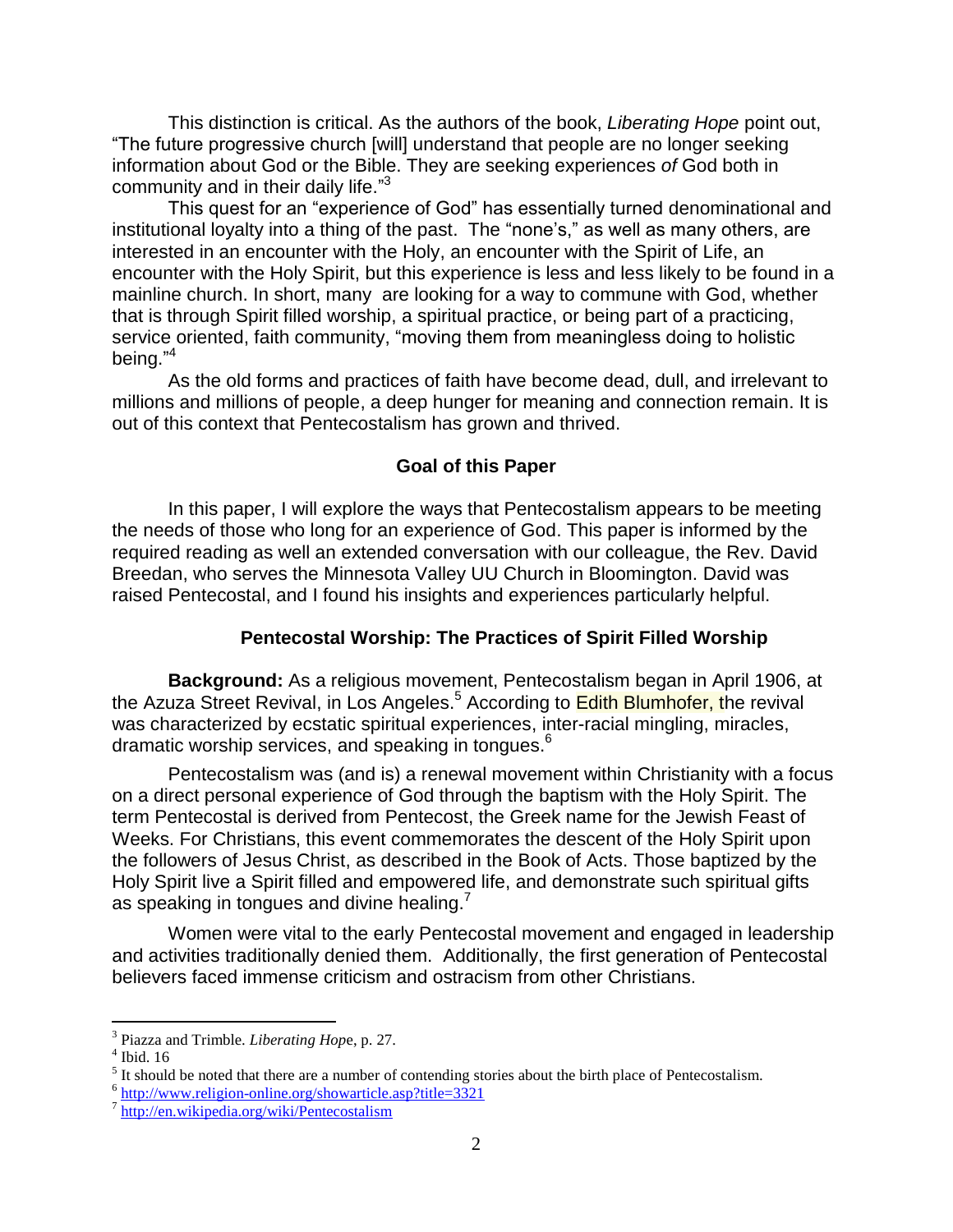Finally, from its beginnings at Azuza Street, Pentecostalism has spread across the country and the world; today, it is one of the fastest growing branches of Christianity.

**Spirit Filled Worship:** For Pentecostals, worship is something one does with one's whole body. Pentecostal worshippers come to worship with the expectation that the Holy Spirit will touch them, be with them, and move them into an altered state. Worshippers come with the understanding that they will participate with noise, song, praise, and by lifting up their hands in prayer. In this process, they will experience the presence of God. In fact, "Individuals appear to come to worship with expectant hearts, ready for the triggers that will transport them into another state of consciousness."<sup>8</sup>

Music is one of the primary triggers for this, and it is a critical part of a Pentecostal service, regardless of region, community, or culture. Music is a central part of the "spiritual technology" that helps move people to another state of consciousness.

Music occurs at nearly every moment of a Pentecostal service, and there is a very intentional sound track that surrounds the sermon. As Miller and Yamamori note, there are no hymnals or sheet music in a Pentecostal service. All that is required is to feel the music; the songs are simple one-liners that can be easily learned and picked up by everyone.<sup>9</sup>

Pentecostal music, which leads to movement, swaying, dancing, and putting arms in the air, helps worship participants let go and enjoy the Spirit's presence. Pentecostal worship spaces are often of a simple construction, but almost always have an excellent sound system and room for a band.

This time for praise and release, to be completely open with one's emotions, is a central part of a Pentecostal service. As Miller and Yamamori suggest, "Deep within all of us is undoubtedly a desire to be free, unguarded, and open with our emotions, since the responsibilities of ordinary life tend to require a certain degree of restraint. Worship for Pentecostals creates these moments [of release] on a regular basis…The lid can be taken off our repressive tendencies; public worship is a safe place to realize the unity of mind, body, and spirit. Emotions can flow…it is no wonder that people dance, fall down prostrate before God, and lift their hands high in celebration."<sup>10</sup>

While there are countless examples of this type of Pentecostal music, I'd like to highlight the music from Hillsong Church, a Pentecostal megachurch, affiliated with Assemblies of God, located in Sydney, New South Wales, Australia. Over 21,000 people attend services each week, and "Hillsong Church has a well-recognized music ministry…as of December 2011, Hillsong Church has sold more than 12 million records across the globe." Their music, often modified, is used in countless other Pentecostal

<sup>&</sup>lt;sup>8</sup> Miller and Yamamore. *Global Pentecostalism*, p. 139.<br><sup>9</sup> Ibid, 137.

 $10$  Ibid, 142.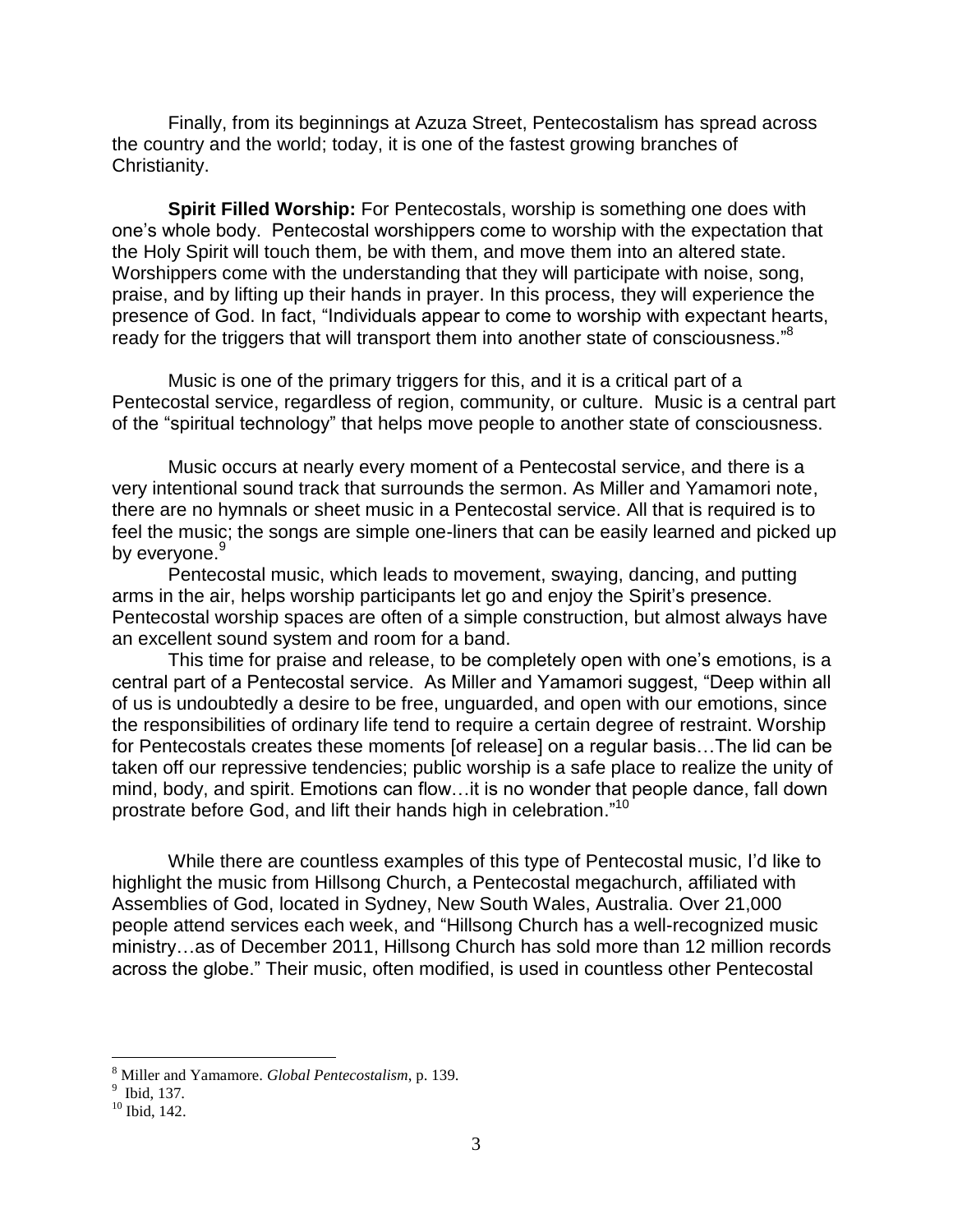churches; one of their songs, "Shout to the Lord," is song by an estimated 25 million Christians each week worldwide.<sup>11</sup>

Here's the song, called "Across the Earth."

As one can see from the video, this music had a deep impact on those gathered for worship. This is no accident. As Calvin Johansson writes, 'Evangelizing the unsaved...obliges Pentecostals to select music that unbelievers prefer (not 19<sup>th</sup> or 20<sup>th</sup> century hymns), given that musical likability is believed to be a pre-requisite for relevant communication." <sup>12</sup> This is because a Pentecostal worship service is designed to be an experience of letting oneself feel the presence of God in one's life. As Miller and Yamamori point out, "the music tends to move you; it is hard to remain immobilized as the divides between heart and mind, body and spirit dissolve…we observed people who could scarcely wait for the music to start and for the officially sanctioned moment in which they could 'let go' and enjoy the Spirit."<sup>13</sup>

Finally, it's important to remember, that "these songs are not *about* God or Jesus; rather, the worshippers are singing directly to God. The assumption is that God is present, enabling direct communication with the transcendent. God is not a concept or a being who dwells somewhere in the stratosphere. He is there in the midst of these people."<sup>14</sup> Recall the images from the Hillsong video, images of worshipers, eye closed, singing directly to God.

This sense of full congregational participation (through singing) is an essential element of Pentecostalism. In fact, the "…changes wrought by Luther, Calvin, and all other reformers were adopted by Pentecostals – the absolute necessity of full congregational involvement in worship. The priesthood of all believers demanded that individuals within the worshipping community eschew spectatorship and fully and consciously employ their hearts, minds, and bodies in acts of worship. One did not go to church to view worship. One went to *do* worship."<sup>15</sup>

For Pentecostals, worship is a verb, not a noun. The Pentecostal worship experience seems to be like a "singing bowl," from start to finish, something that creates a deep resonance and invites all in, to sing, to move, to feel the Holy Spirit vibrating in one's own life, as well.

[A quick aside: I'm less sure what "worship" is in many of our Unitarian Universalist Churches; is it something we *view* or *do*? Do we sing to a presence that is in the midst of us, or do we sing and worship from a distance, viewing worship is an abstract way? How do those of us who are worship leaders show up?]

The power of the music in a Pentecostal service, combined with movement and dance, is something that allows worshippers to be "filled with the Spirit," and to be touched in a deep way. As theologian Harvey Cox says, "part of the appeal of Pentecostalism is that it fills the void of the ecstasy deficit that characterizes

<sup>&</sup>lt;sup>11</sup> <http://www.christianitytoday.com/ct/2007/october/44.34.html><br><sup>12</sup> Patterson and Rybarczyk. *The Future of Pentecostalism in the United States*. Page 63.

<sup>13</sup> Miller and Yamamore. *Global Pentecostalism*, 141.

 $14$ Ibid, 131.

<sup>15</sup> Patterson and Rybarczyk. *The Future of Pentecostalism in the United States* , 50.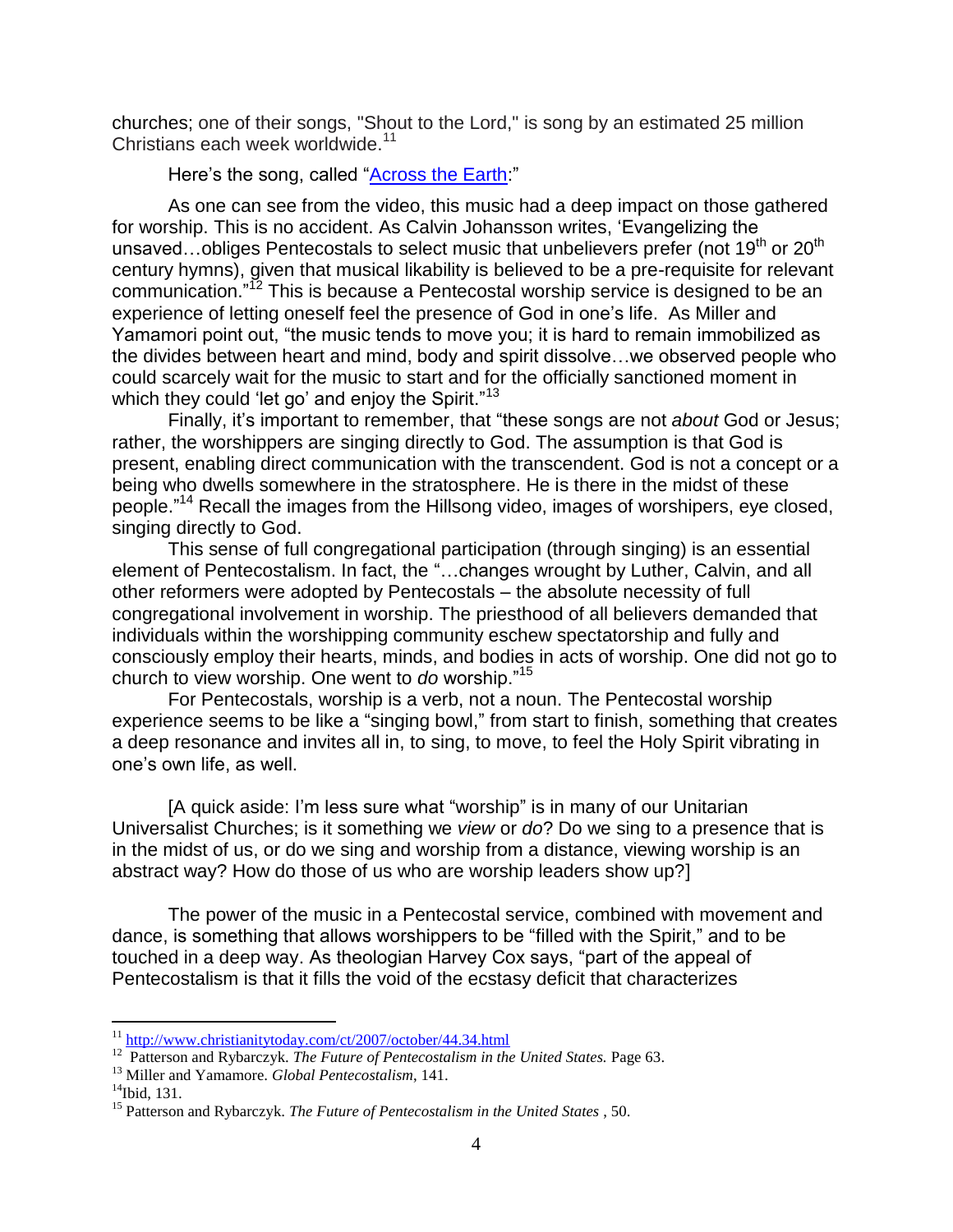contemporary life. Unlike many forms of New Age religion, which are individualistic, Pentecostalism is simultaneously a communal experience and an individual encounter with the spiritual dimension."<sup>16</sup>

In fact, Pentecostal worship leaders strive to assist people in temporarily putting aside the "tensions of daily living and exist, even if fleetingly, in an egoless state of vulnerability in which the transcendent (God) can break into their lives."<sup>17</sup>

When Miller and Yamamori inquired of various people about the physicality of worship, they were reminded that "David danced before God and the Hebraic understanding of worship did not employ the mind-body split that is so typical of many traditional forms of Protestantism."<sup>18</sup> One of the worship leaders in Nairobi said that the word for song and dance is identical. Thus, in his view, it is unimaginable that one would sing and not dance at the same time.<sup>19</sup>

Prayer, and the various related dimensions – testimony, healing, speaking in tongues, and being Baptized in the Spirit - are another central element of a Pentecostal worship service.

In a Pentecostal service, prayerful testimony is often offered. In Pentecostal churches, this testimony is a "highly democratic process in which people from the congregation come forward to testify or to offer a 'word of knowledge.'"<sup>20</sup> In fact, at a service that Miller and Yamamori observed, "Dozens of people participated [in testimony and prayer] as they were moved by the Spirit. One woman took the microphone and spoke on behalf of God, "Do not be afraid of the sin you fear…" Between these testimonies, the leader said, "Be magnified, oh God. We worship you…"<sup>21</sup>

This time of prayer and testimony was clearly about giving oneself completely to God, to bringing the news of your life into this corporate space, to testify how Jesus and God were working in your life. In a Pentecostal service, there is no shame in doing this.

Our Unitarian Universalist joys and concerns contain echoes of this practice, including the highly democratic nature of Joys and Concerns; however, our joys and concerns seem mundane in comparison to the power of prayerfully, Pentecostal testifying. As Rev. David Breedan says, "Joys and concerns are a pale shadow of testifying."

In my judgment, part of what makes joys and concerns a pale shadow is that they are often (though not always) bound up in the personal and/or the ego; joys and concerns leave no room for God or the Spirit. It does not have to be this way; as the Rev. John Buehrens has said, "If done well, joys and concerns can serve as the UU equivalent of what more liturgical traditions call 'the prayers of the people.' The problem is that we have little sense…of how worship needs to have a shape and tone that is reverent rather than self-indulgent."22

<sup>16</sup> Miller and Yamamore. *Global Pentecostalism* , 143.

<sup>17</sup> Ibid*,* 139

<sup>18</sup> Ibid, 138.

<sup>19</sup> Ibid, 141.

 $20$  Ibid, 131.

 $21$  Ibid, 130

<sup>&</sup>lt;sup>22</sup> <http://www.uua.org/interconnections/interconnections/47579.shtml>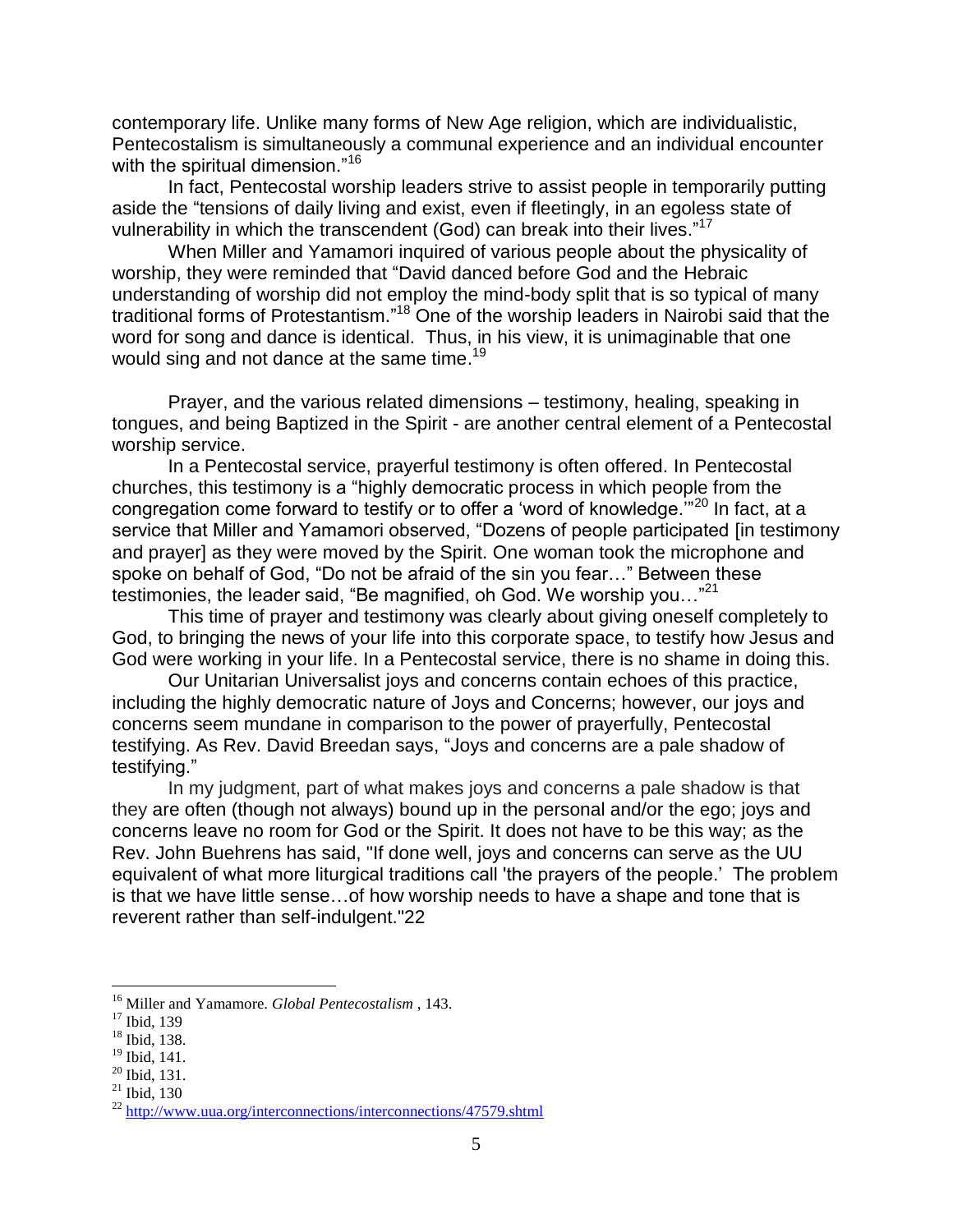There is a joy and reverence to be found in Pentecostal testimony and prayer. According to [Arlene Sanchez Walsh,](http://www.patheos.com/About-Patheos/Arlene-Sanchez-Walsh.html) Associate Professor of Church History & Latino Church Studies at Azusa Pacific University in California

…Pentecostals focus on the making of what can be called "spiritual life stories" as a way to corroborate the biblical sacred narrative. Such testimonies take on a sacred nature because they are stories told and re-told to validate the ongoing active work of the Holy Spirit in the world.

If someone responds and speaks in tongues-as is often the case in such testimonies-that person now becomes part of the ongoing narrative, assuring that others will hear a similar story and assuaging the doubts and fears of both fellow congregants and visitors, who may view the practice with suspicion.

Probably no sacred narrative is more prized in the Pentecostal world than the testimony of healing. Physical healing, provided for in the atonement, is expected and anticipated. Because one of the key elements of Pentecostal theology is the belief that the ongoing supernatural work of God exists as an unbroken continuum, healing solidifies today's Pentecostals in their spiritual lineage, connecting them to the biblical times as no other narrative can.  $2^3$ 

In my estimation, Unitarian Universalist joys and concerns do very little to help us construct a "spiritual life story."

Futhermore, unlike in joys and concerns or even many Unitarian Universalist worship services, Pentecostals bring their full bodies to their testimony and prayer lives. As James K. A. Smith says, "When Pentecostals pray for one another, we *touch* one another. We lay hands on our sister or brother. Pentecostal worship always involves dedicated periods of prayer—"altar time"—that bring together the people of God with hands clasped, embraced in prayer, laying hands in hope. Faith, hope, and love are channeled and charged when the community expresses itself in that kind of touch."<sup>24</sup>

As Miller and Yamamori observes, contact between people in Pentecostal churches is not limited to the Kiss of Peace, or a simple greeting and handshake. In fact, many of the Pentecostal churches "appear to be a family of believers who love and support each other, not a corporate institution where professional distance is the norm."<sup>25</sup> Touch matters. Touch triggers hormones, including oxytocin, which can provide a sense of comfort, calm, and of being loved.

As noted, healing is also a central parts of Pentecostal worship services. As James K. A. Smith says, "God doesn't want to just save your soul; God also cares about your body. The Pentecostal emphasis on the healing of the body is an affirmation of the goodness of embodiment."<sup>26</sup>

<sup>&</sup>lt;sup>23</sup> <http://www.patheos.com/Library/Pentecostal/Beliefs/Sacred-narratives.html>

 $^{24}$  http://www.panieos.com/Lionary/1 chrocosum/Lionary/25.42.html?start=3.

<sup>25</sup> Miller and Yamamore. *Global Pentecostalism* ,143.

 $^{26}$  <http://www.christianitytoday.com/ct/2008/may/25.42.html?start=3>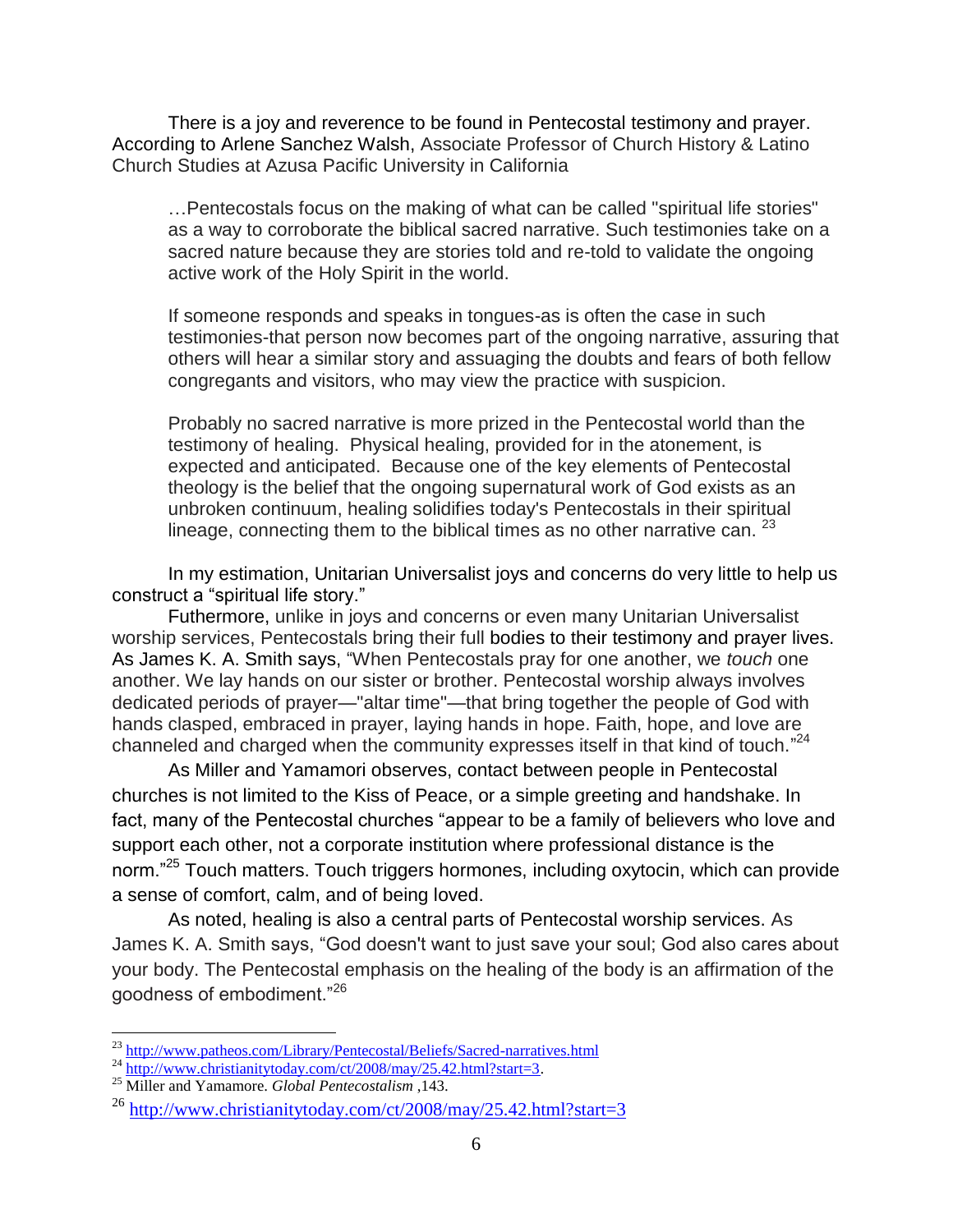This healing can take many forms, and often happens as part of the "altar time," or right after the sermon or teaching.

Let's take a look at a healing scene, from the movie *Leap of Faith (1:22- 1:28).*

Movement, dance, swaying, raising one's hands in the air, praising and praying – this are all practices that help Pentecostals feel the presence of God, and they are all informed by a literal understanding of the Bible and the practices described therein. For example, Pentecostals take seriously these source texts: "When you come together, everyone has a hymn, or a word of instruction, a revelation, a tongue or an interpretation. All of these must be done for the strengthening of the church" (1 Corinthians 14:26); "Clap your hands, shout to God with cries of joy" (Psalm 47:1), and "Lift up holy hands in prayer" (1 Timothy 2:8); "Give thanks to him and praise his name" (Psalm 100:4); "Let everything that has breath praise the Lord" (Psalm 150:6); "Therefore confess your sins to each other and pray for each other so that you may be healed" (James 5:16).

In Pentecostal worship services, the dull, habitual, dry and dusty God is replaced by the wild and boundless experience of the living God, present among those gathered, breaking into people's lives and hearts.

# **Unitarian Universalism and Spirit Filled Worship: Some Reflections**

We live in a time of great change and immense physical, spiritual, emotional, and economic suffering. Although the nature of the suffering is different, those in both the First World and the Third World suffer.

We're in a global recession that shows little signs of ending; the distance between the haves and the have-nots is increasing. We're in the midst of rapid global climate change that is impacting our global food and water security, our economies, and life as we know it. Global hunger in on the rise; grain shortages are becoming the "new normal." We're in a decade long war in Afghanistan, and many institutions, including churches and even the government, appear to be ineffective, unable to adapt to the times, or work for the common good.

The apocalypse is happening/has happened (as Rebecca Parker would say) and the world as we have known it has ended. Something new is being born. While I am painting with a broad brush here, in the middle of this Global Catastrophe are human beings, deeply impacted by what is happening and they are carrying grief, despair, anxiety, hopelessness and more in their bodies.

In the midst of great suffering and change, human beings need a faith that can speak to the depth of their experience – and give them a place to release the pain, grief, and despair that often fills their bodies and spirits – so that they might awaken to hope and to love. Pentecostalism – a particular kind of Spirit-filled, embodied religion – gives adherents a chance to discharge some of the toxic content they are carrying, and to engage life in a new way, in the face of harsh realities.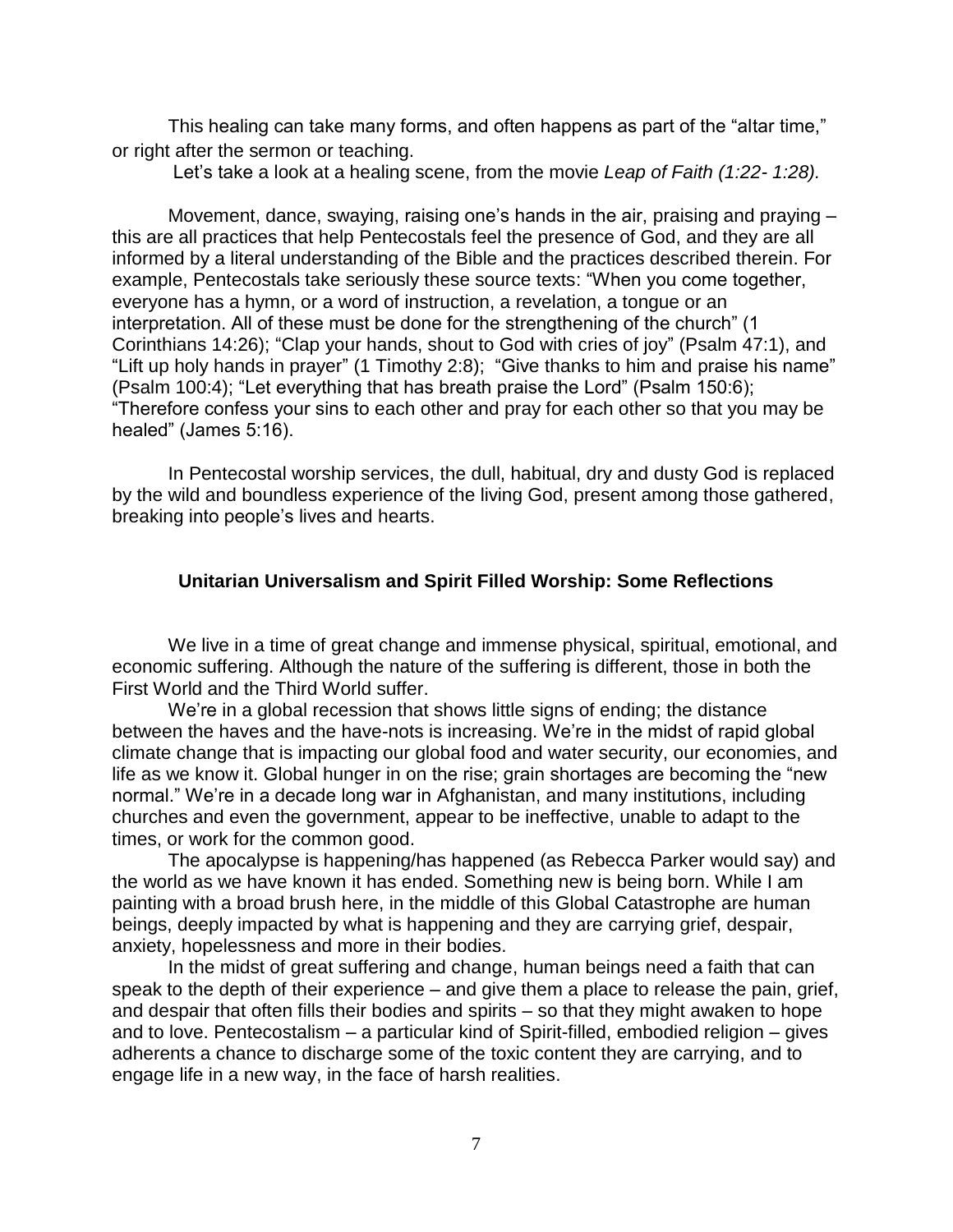Alcohol, drugs, sex, the internet, food, and countless other things all can provide a release as well, but these things doesn't adequately fill the "God shaped hollow" that seems to exist in each human heart. Pentecostalism, which emerged as a pre-cursor to the 4<sup>th</sup> great awakening, seems to fill the "God shaped hollow" in a deeply meaningful and relevant way.

Pentecostalism uses a worship technology based on embodied practice that allows for release – a transcendent, ecstatic moment. Pentecostalism creates a container in which its adherents can deeply resonant with "Spirit." It's worth pointing out that many other faith traditions use these deeply embodied, spiritual technologies as well, including Sufis (whirling dervishes), Muslims (prayer practices), mystical expressions of Christianity, Kirtan, and more.

It seems to me that the embodied practices of Pentecostalism are ultimately liberating, as they remind participants of their place in the universe, in the face of a sovereign God who is active in their lives. As James K. A. Smith writes in his article, "Teaching a Calvinist to Dance," "To be in a position with hands outstretched, or prostrate on the floor, is to be in a position of vulnerability and humility…I thank God for those practices of embodied humiliation that are part and parcel of Pentecostal worship."<sup>27</sup>

In summary, Pentecostal worship focuses on release, surrender, humility, vulnerability, and egolessness.

I could be wrong, but frankly, I do not think that these are words or practices that are particularly associated with Unitarian Universalism, our social justice and social engagement work, or with our worship.

For Pentecostals, "Worship…is the divine-human encounter that empowers people to help their immediate neighbor as well as engage in various communitybuilding activities. It is also this encounter that humbles people, enabling them to be, in the view of believers, the "servant of others."<sup>28</sup> These practices help purge the self of ego, and help worshippers listen to what God is calling them to be and do, as part of a larger community.

By way of contrast, Unitarian Universalist worship culture and church culture often seems to be one of control and restraint; we're in control of our bodies, our lives, and emotions, no matter what anguish or joy rests right below the surface. We seem to actively resist the transcendent breaking into our lives and readjusting our priorities.

Near as I can tell, with very few exceptions, Spirit filled worship has not been the style of Unitarians, or Universalists, or Unitarian Universalists. I spoke with John Cummins, Minister Emeritus of First Universalist, and he shared his thoughts on this. John, as the son of Robert Cummins (often called the "modern architect of organized Universalism") has a deep and abiding love of Universalism. John, perhaps unfairly, characterized Unitarian worship as arid and sterile ("corpse cold," one might say). And yet, this intellectual tradition, while perhaps arid, is also something to be proud of, as it has helped liberate many from oppressive and fear based faith.

<sup>&</sup>lt;sup>27</sup> <http://www.christianitytoday.com/ct/2008/may/25.42.html?start=3>

<sup>28</sup> Miller and Yamamore. *Global Pentecostalism*, 133.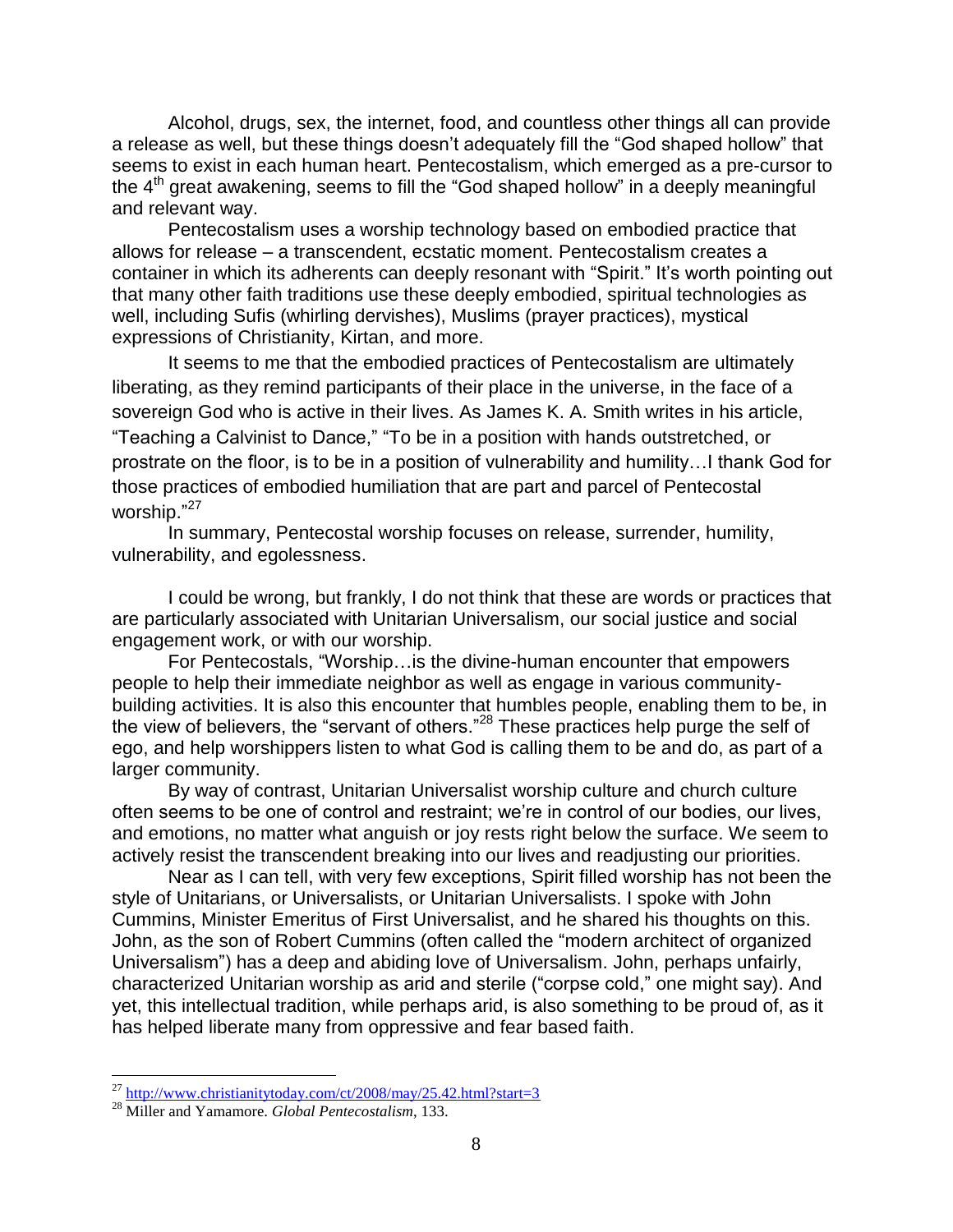And obviously, not all Unitarians fall into the heady intellectual category either. There were Unitarian Transcendentalists who certainly strove for an emotional, intuitive, and Spirit filled life; with rare exception, this was a solitary experience, not a communal one.

And for many Unitarians, release, surrender, and humility were not central to their way of being, nor was the notion of "emotion" filled worship. In fact, many Unitarians were horrified by the emotionalism of the Great Awakening.

Universalists, as we've already heard in other papers, leaned into spiritualism, a more "spirit-filled movement." Furthermore, Universalist, many of them ex-Baptists, often led with an open heart, proclaiming, "God is Love." And often, though not always, Universalist churches had (and have) a more affective quality to their preaching and worship life. Many Unitarians came to their faith by their head, while many Universalists came to their faith by their heart – a conversion experience of discovery – realizing - in one's mind and body - that one is loved.

All of which leads me to this: spirit filled worship, spiritual practices, even religion itself – none of it is a head game. Religion might involve the head and the intellect, but ultimately, *religion is not a head game, it's a heart game*. The heart of the Pentecostal experience is this: faith starts in the body. Given that Unitarian Universalists process to trust our own bodies and personal experiences as authentic sources of religious knowing, one would think that we might have more spirit filled worship than we do. Whether because of the strong influence of scientific rationalism or humanism on Unitarian Universalist worship and thought, or a deep and abiding Puritan-based distrust of the body, it seems as if we've remained in our heads. We're not alone in this. Much of mainline Christianity struggles with this split, which has its roots with the Greeks who believed that the soul and the body were separate and unequal.

Pentecostalism breaks this mold and is clearly a heart game religion, not a head game religion, and it is stories – testimonies – that touch and impact the hearts of believers and non-believers alike.

All of which makes me wonder: What's our sacred story, our "spiritual life story" as Unitarian Univesalists? Not, "What is the story we're against?" but rather, "What story are we are inviting people in to?" What story do we find ourselves swept up in? In other words, "What's our heart story, our embodied story? What's the story that nourishes us, that anchors us, that holds us?

#### **The Story at First Universalist**

At First Universalist, drawing on our rich Universalist tradition, we have begun telling this story: "We are all called to be Love's people in the world, held by a Love that will not let us go. As Love's people, we welcome, affirm, and protect the sacred in each human heart, we act for justice and healing in the world, and we listen with our whole being to where Love is calling us next." This is the story we invite people into at First Universalist. And every Sunday we tell a piece of this story.